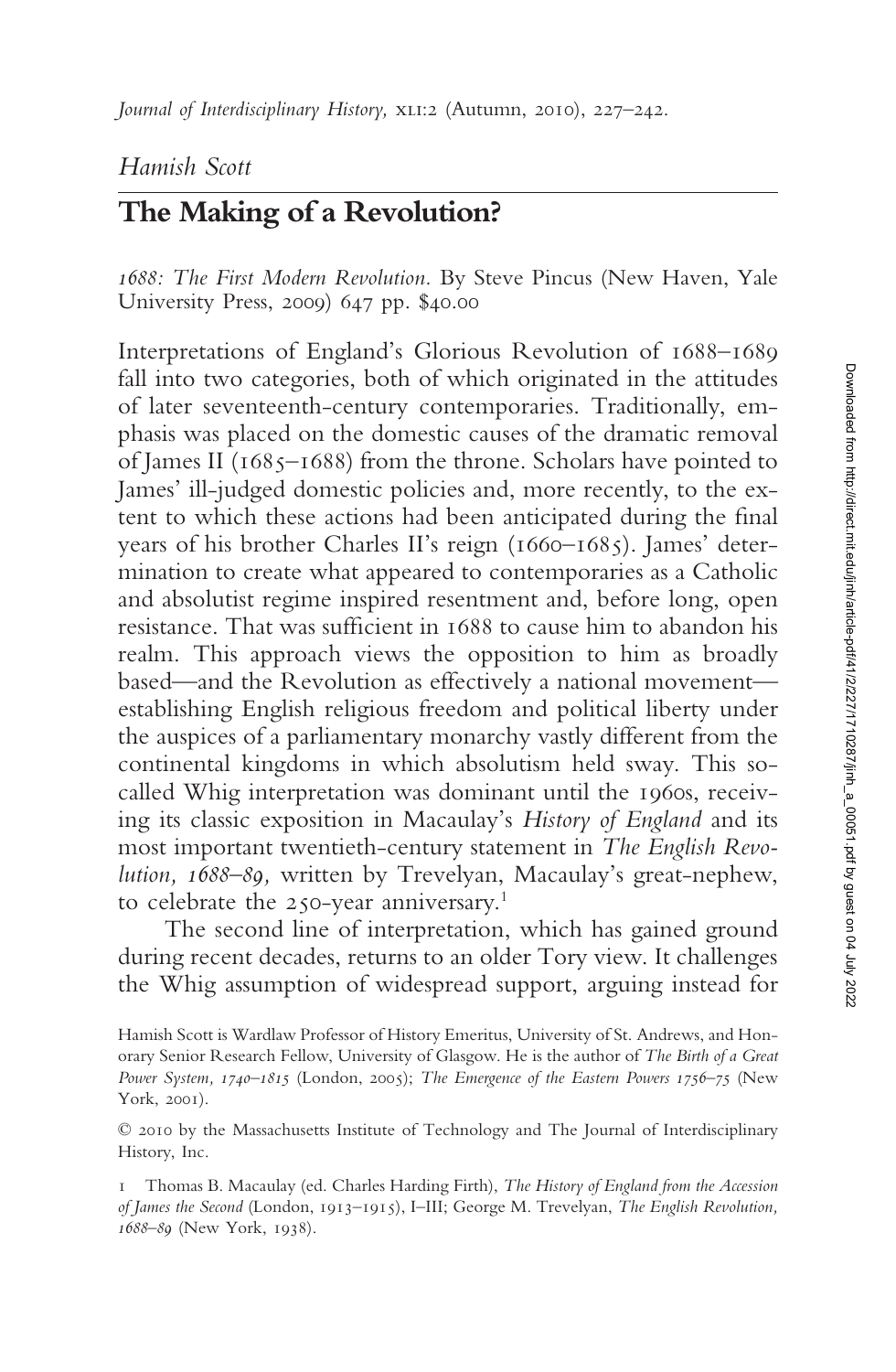an international conspiracy involving only a small minority of England's peerage and gentry and culminating in the invasion of William III, Dutch Stadtholder (1672–1702) and eventual English king (1689–1702), who wanted to deploy British resources in the struggle against French power but enjoyed surprisingly little support within England.

The two approaches are not mutually exclusive; scholars have recently combined them to form a composite interpretation. The Revolution itself has been variously described as "moderate," "sensible," "respectable," "reasonable," "godly" and "bloodless"—all curious adjectives to apply to a process that involved sudden political change. Indeed, the idea that the regime change of 1688–1689 amounted to a "revolution," in the modern sense of the term, has often been questioned. Edmund Burke famously described it as "a revolution not made but prevented," preferring instead to characterize the decisive events of November and December 1688 as "a just [and necessary] civil war."<sup>2</sup>

Believing what he clearly views as a cosy consensus to be wrong, Pincus' bold, vigorous, and provocative new book sets out to overthrow almost every piece of the established picture and to substitute the interpretation emblazoned in his subtitle; 1688 was nothing less than "The First Modern Revolution."

Pincus consulted a vast range of manuscript authorities and printed primary sources, as well as a voluminous secondary literature. The extent of his research is deeply impressive, though the work of other historians is usually cited only to express disagreement, often in strong and even querulous terms. The book is, by any standards, lengthy—the text alone approaching 250,000 words, and the footnotes at least another 70,000—but it is not subtle or nuanced; it is frequently repetitious and internally inconsistent. Throughout, Pincus displays a bluntness of argument that recalls the literary technique of Samuel Johnson, the eighteenthcentury English man of letters who never employed a rapier if a bludgeon were to hand. Pincus often resorts to bald judgments that provoke skepticism and, at times, outright disagreement on first reading, only to qualify these hasty opinions ten pages or one

<sup>2</sup> On this judgment and its implications, see John Greville Agard Pocock, "The Fourth English Civil War: Dissolution, Desertion, and Alternative Histories in the Glorious Revolution," in Lois G. Schwoerer (ed.), *The Revolution of 1688–1689: Changing Perspectives* (New York, 1992), 52–64.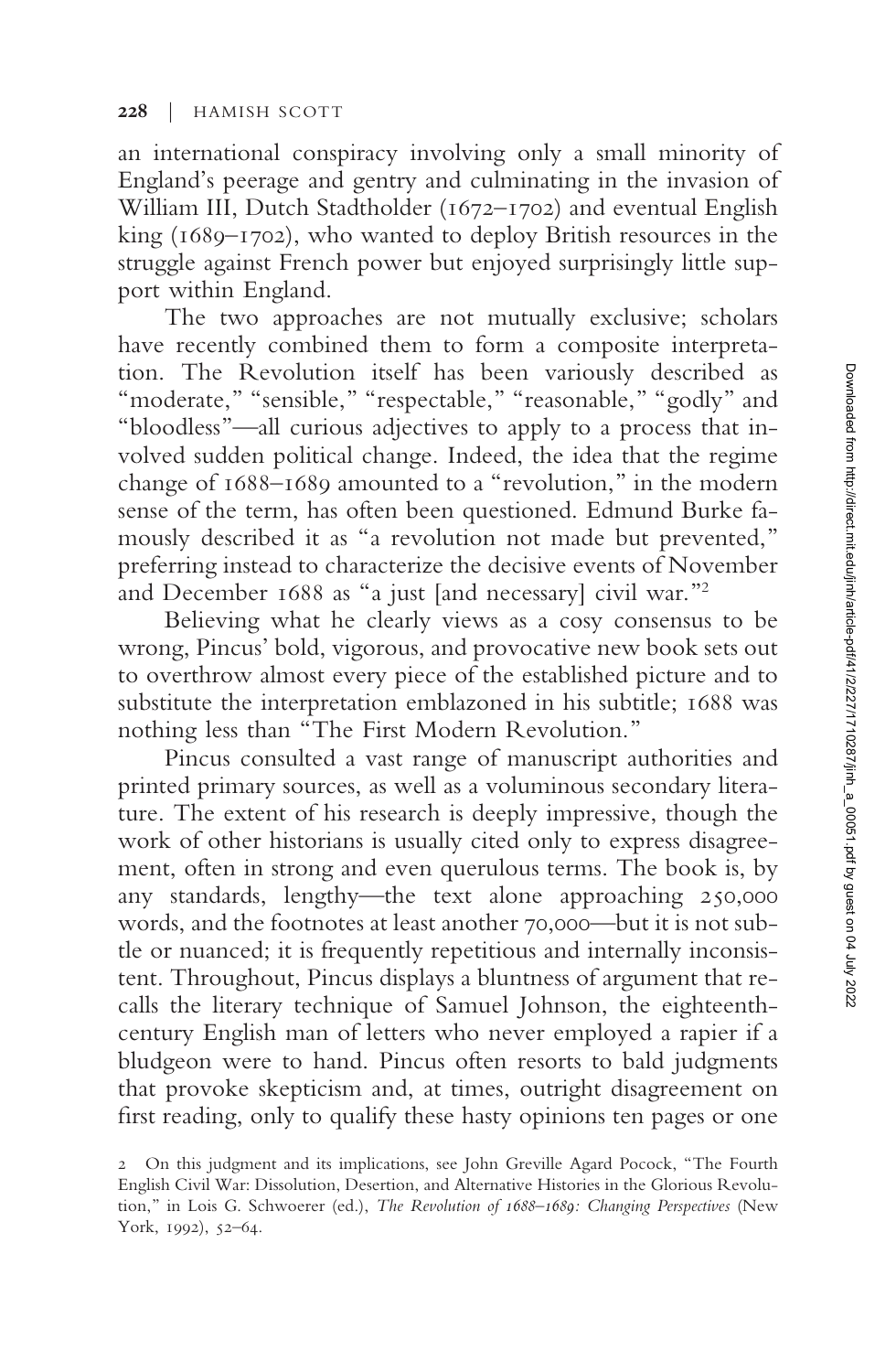chapter later. The work would have benefited considerably from better copyediting, as well as a vigorous application of the pruning shears.

Two other important features stand out in Pincus' approach. The first is, in contrast to many recent accounts, a focus firmly on England after  $1685$ . The important and influential suggestion, most persuasively advanced by Western, that James' policies were a continuation and extension of those adopted by Charles II (1660–1685) during his later, more autocratic, years and that James' reign was the climax of trends that went back at least to 1681, meet only with Pincus' silence.<sup>3</sup> Even more remarkably, the "new British history" and its methodological potential leave Pincus unmoved; he devotes his attention to James as English king rather than British ruler. Scotland, Ireland, and the English colonies in North America receive mention only when they furnish support for the wider arguments advanced.<sup>4</sup> Similarly, the international dimension highlighted by recent authors occupies a subordinate place in the story, despite Pincus' much-trumpeted intentions to the contrary.

Secondly, his is not a conventional narrative but an episodic series of essays that are historiographical as well as historical and appear in broadly chronological sequence. Each of them addresses a central dimension of the wider argument—the "Practice of Catholic Modernity," "Popular Revolution," and so on. In this way, Pincus assembles the individual building blocks in the overall interpretation consecutively. One consequence is that the detailed and important discussion of James II's thinking about foreign policy (Chapter 11) appears in Part IV, which examines post-1688 developments, not in Part II, which covers the opposition to royal policy before the Revolution. More generally, this book assumes a prior knowledge of events and trends; those readers in need of more background would do better to consult Harris' recent comprehensive survey and even the established accounts by Jones and Speck, together with Israel's impressive anniversary collection.<sup>5</sup>

<sup>3</sup> John R. Western, *Monarchy and Revolution: The English State in the 1680s* (London, 1972); Grant Tapsell, *The Personal Rule of Charles II, 1681–85* (Woodbridge, 2007).

<sup>4</sup> Pincus himself indicates, but does not fully explain, this decision, but see Tim Harris, *Revolution: The Great Crisis of the British Monarchy, 1685–1720* (London, 2006), xvi.

<sup>5</sup> Harris, *Revolution;* James Rees Jones, *The Revolution of 1688 in England* (London, 1972); William Arthur Speck, *Reluctant Revolutionaries: Englishmen and the Revolution of 1688* (New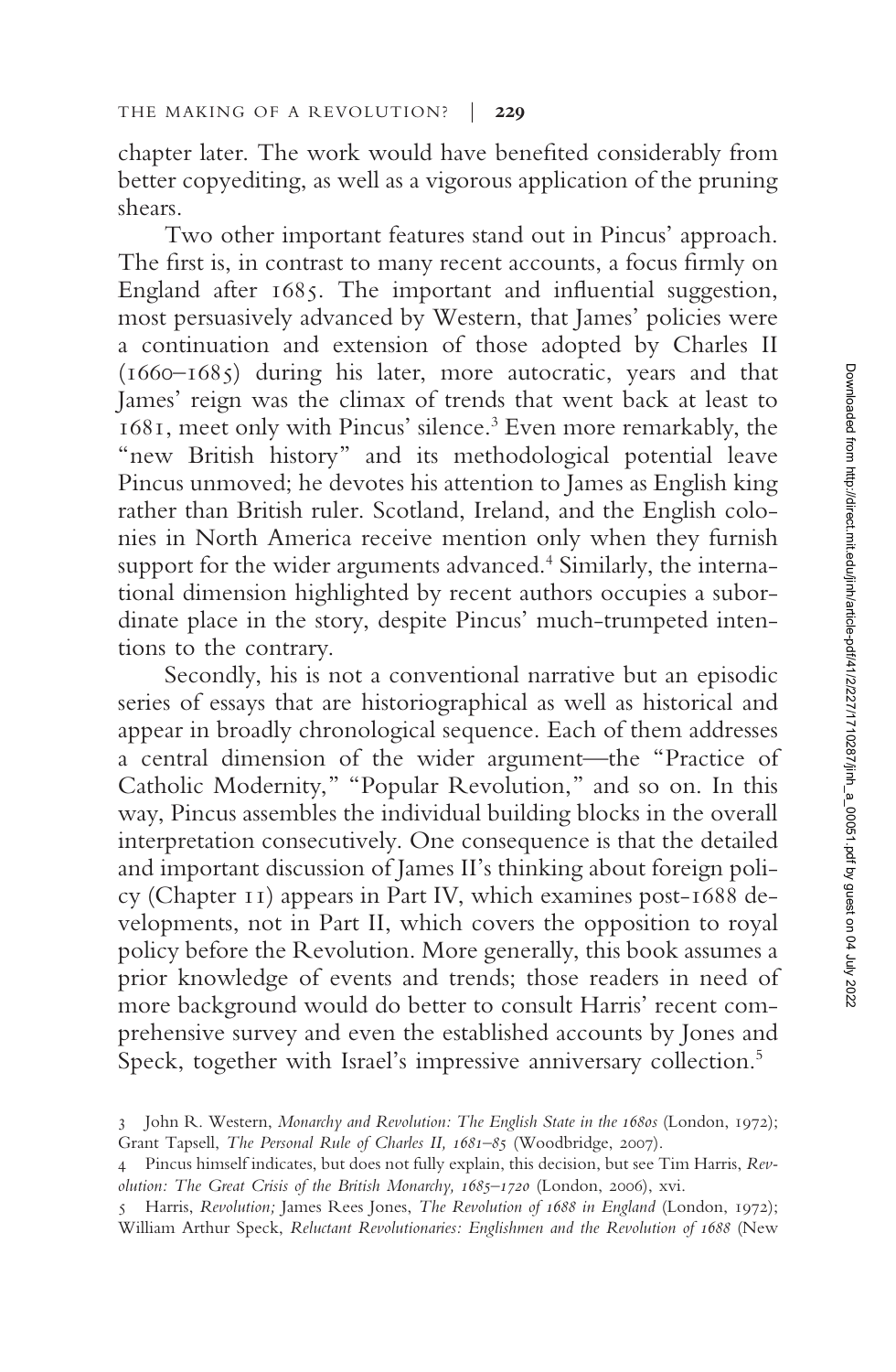### **230** | HAMISH SCOTT

Pincus' central arguments are not in doubt: 1688 indeed resulted from a clash between two diametrically opposed modernizing programs and constituted a genuine revolution. James II's aims were Catholic, absolutist, and mercantilist, seeking to acquire further colonial territory and exploit it through such chartered companies as the East India Company and the Royal African Company. By contrast, his Whig opponents sought religious coexistence, limited monarchy exercised through parliament, and enhanced prosperity through free trade and the development of manufacturing. Pincus writes, "Far from being aristocratic, peaceful and consensual, I show that the Revolution of 1688–89, like most modern revolutions, was popular, violent and extremely divisive" (29). This contention throws down the gauntlet to almost all previous historiography, which is overwhelmingly concerned with the relative importance of the internal and international dimensions and with the extent to which James was the author of his own misfortunes. In its place, Pincus offers a bold and sometimes strident thesis that highlights the truly revolutionary process underway during the later 1680s.

Pincus' unitary explanation for what was a complex series of events in itself challenges recent scholarship, which discovers several separate developments, operating on distinctive chronologies, which coalesced to produce the so-called "Revolution of 1688– 89." The breakdown of the classic Whig interpretation since the 1960s has been accompanied by the recognition of at least four crucial changes that occurred during these months.<sup>6</sup> First was the "Tory Anglican revolution," which forced James into an important series of concessions during the autumn and could have allowed him to remain on the throne, at the price of abandoning much of his program. William III's invasion destroyed this option.

The second change was the "dynastic revolution" that put an end to the principle of hereditary succession, accentuating the exclusion of James II and his direct descendants from the throne; it failed in 1680 during the "Exclusion Crisis" but succeeded in 1689. The "Whig revolution" took place during the weeks and

York, 1988); Jonathan I. Israel (ed.), *The Anglo-Dutch Moment: Essays on the Glorious Revolution and Its World Impact* (New York, 1991).

<sup>6</sup> Robert Beddard, "The Unexpected Whig Revolution of 1688," in *idem* (ed.), *The Revolutions of 1688: The Andrew Browning Lectures for 1988* (Oxford, 1991), 11–101, contains much of interest for what follows.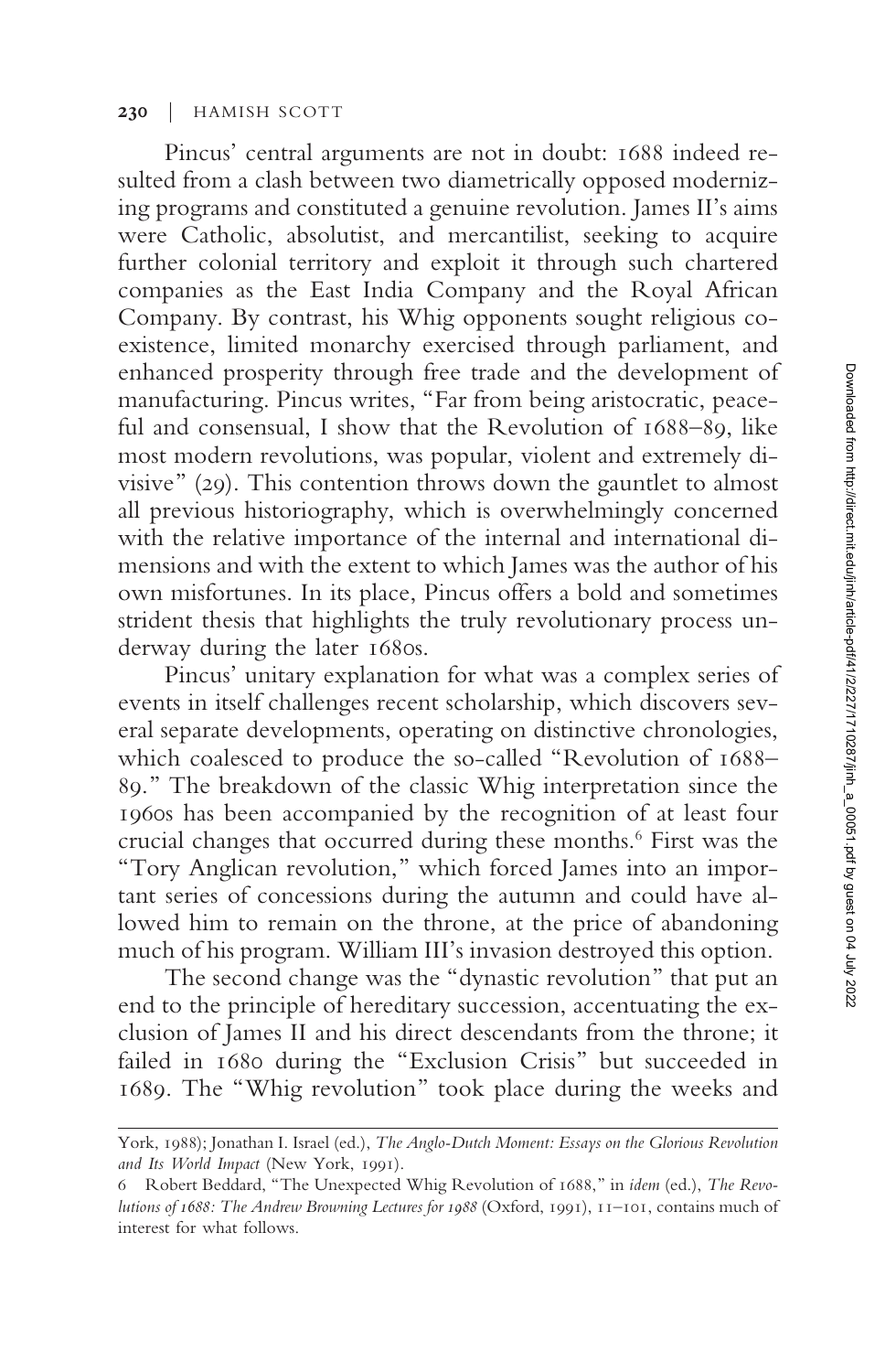months after James left England on December 23, shattering the fragile coalition with the Tories that had contributed to this flight and imposing a more radical settlement. Finally, historians have identified a financial and administrative revolution during the 1690s, which resulted in the British state's emergence as a continental power in the struggle against Louis XIV. Many recent scholars, seem to view it as the source of the most radical changes, institutionalizing Parliament's place in government and the constitution. Pincus, however, portrays all of these established dimensions as the consequence of a more fundamental process of modernization, which was political as much as social and economic.

modernization and revolution The adoption of such a onedimensional framework at a time when many historians are skeptical about unitary explanations is surprising. Though indicating the boldness of Pincus' re-interpretation, the approach raises important questions about its intellectual origins. One principal foundation is the social-science theory of the 1960s and 1970s, specifically the writings of Huntington, Skocpol, and, to a lesser degree, Tilly.<sup>7</sup> Another is the experience of revolution in France after 1789 and in twentieth-century Russia, China, Latin America, and Iran, which have clearly shaped his paradigm. The attempt to learn from both theory and subsequent history is as admirable as it is unusual; the second chapter, entitled "Rethinking Revolutions," offers much of interest in this regard.

The central premise of the book is that prior and, by implication, successful state modernization is the essential prerequisite for any revolution. In Pincus' words, "Modernizing states create an ideological opening" (39). Yet, he may press the analogy with Bourbon France too far. He argues that Louis XVI, the last *ancien régime* king, who came to the throne in 1774, provoked the outbreak of the French revolution through his efforts to modernize, exactly as James II had sought to do a century earlier. The impact of these efforts, however, as distinct from their intention, was much less dramatic than he assumes. Notably, the Bourbon mon-

<sup>7</sup> Samuel Huntington, *Political Order in Changing Societies* (New Haven, 1968); Theda Skocpol, *States and Social Revolutions: A Comparative Analysis of France, Russia and China* (New York, 1979); Charles Tilly, "Does Modernization Breed Revolution?" *Comparative Politics,* V (1973), 425–447.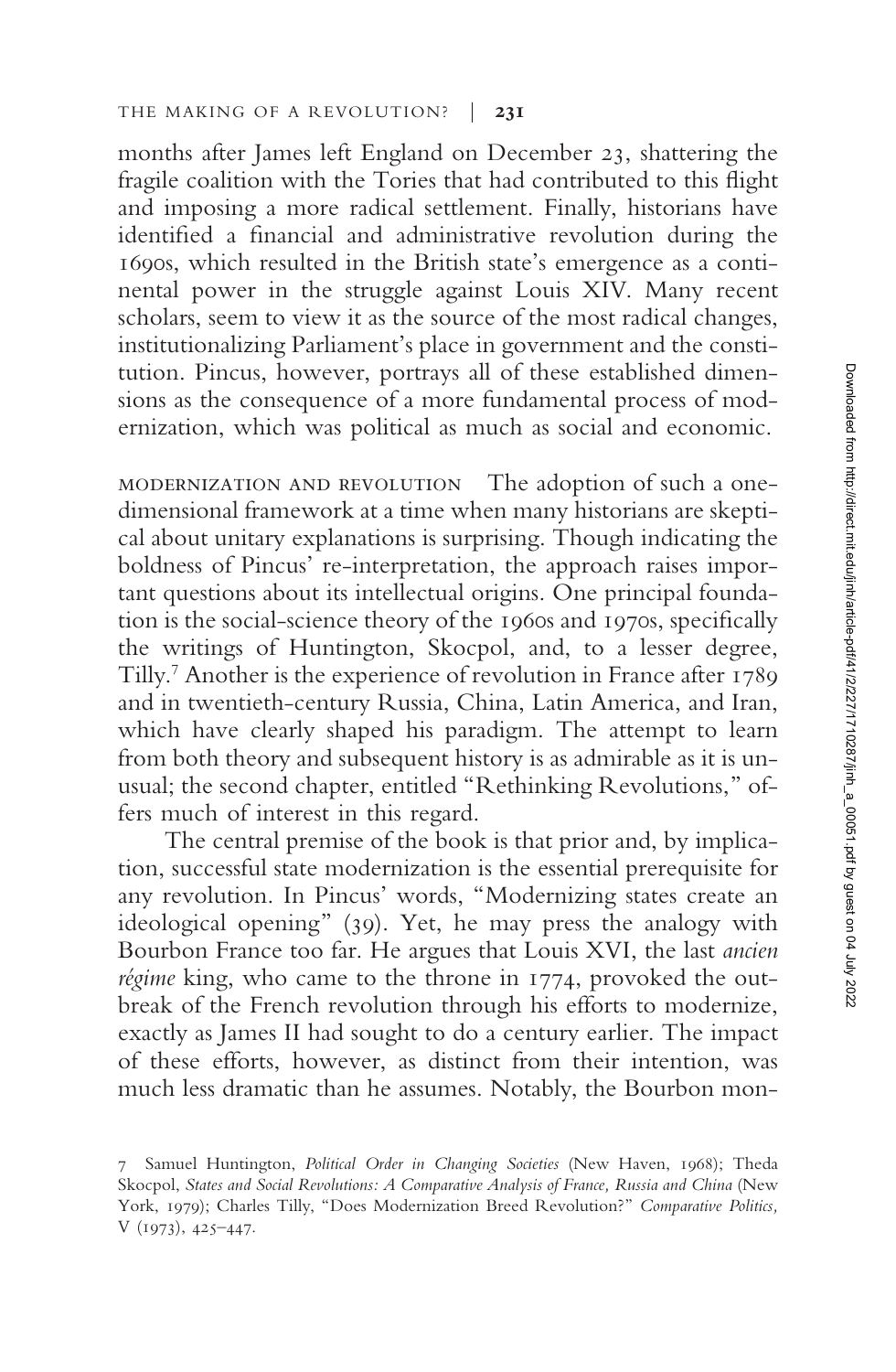#### **232** | HAMISH SCOTT

archy disintegrated not because it attempted to modernize but because it proved unable to do so under financial duress.

Current scholarship about the French Revolution fails to support Pincus' standpoint in yet another way. Historians of the past generation clearly recognized that neither the political upheavals of the summer of 1789 nor their increasingly radical aftermath had much to do with the Bourbon regime's breakdown at the end of the 1780s.<sup>8</sup> These scholars make an important distinction between the administrative and, less certainly, ideological demise of monarchical government and the social and political revolution that moved into the vacuum created by the collapse of the ancien régime. Unlike twentieth-century revolutions, in which protest movements could acquire genuine power, partly due to mass communications, and in which governing systems could succumb to factions both inside and outside the ruling elite, those of the seventeenth and eighteenth centuries were usually created by administrative and political implosion rather than by modernizing changes.

James Harrington made this very point in the mid-seventeenth century with regard to England's revolution of the 1640s and 1650s: "The dissolution of this Government hath caused the [Civil] War, not the War the dissolution of this Government."<sup>9</sup> The same point applies to late eighteenth-century France; the reasons for the fall of the French Bourbon monarchy are not to be confused with the causes of the radical direction subsequently taken by the government, particularly after the winter of 1791/92, which constituted the real French Revolution. The Bourbon monarchy failed because of financial disarray and the political impasse that accompanied it, which permitted the radical revolutionaries eventually to gain power. Regardless of the situation in twentieth-century China or Russia, the Bourbon government died a natural death; it was not brought down by its opponents. Likewise, according to the established interpretation, England's Revolution was contingent on the paralysis of James II's regime, and the erosion of James' support during the seven weeks between William III's landing at Tor Bay (November 5, 1688) and his sec-

<sup>8</sup> The best guide on this point is William Doyle, *The Origins of the French Revolution* (New York, 1999; orig. pub.1980).

<sup>9</sup> Harrington's observation is widely quoted. See, for example, Lawrence Stone, *The Causes of the English Revolution 1529–1642* (London, 1972), 42.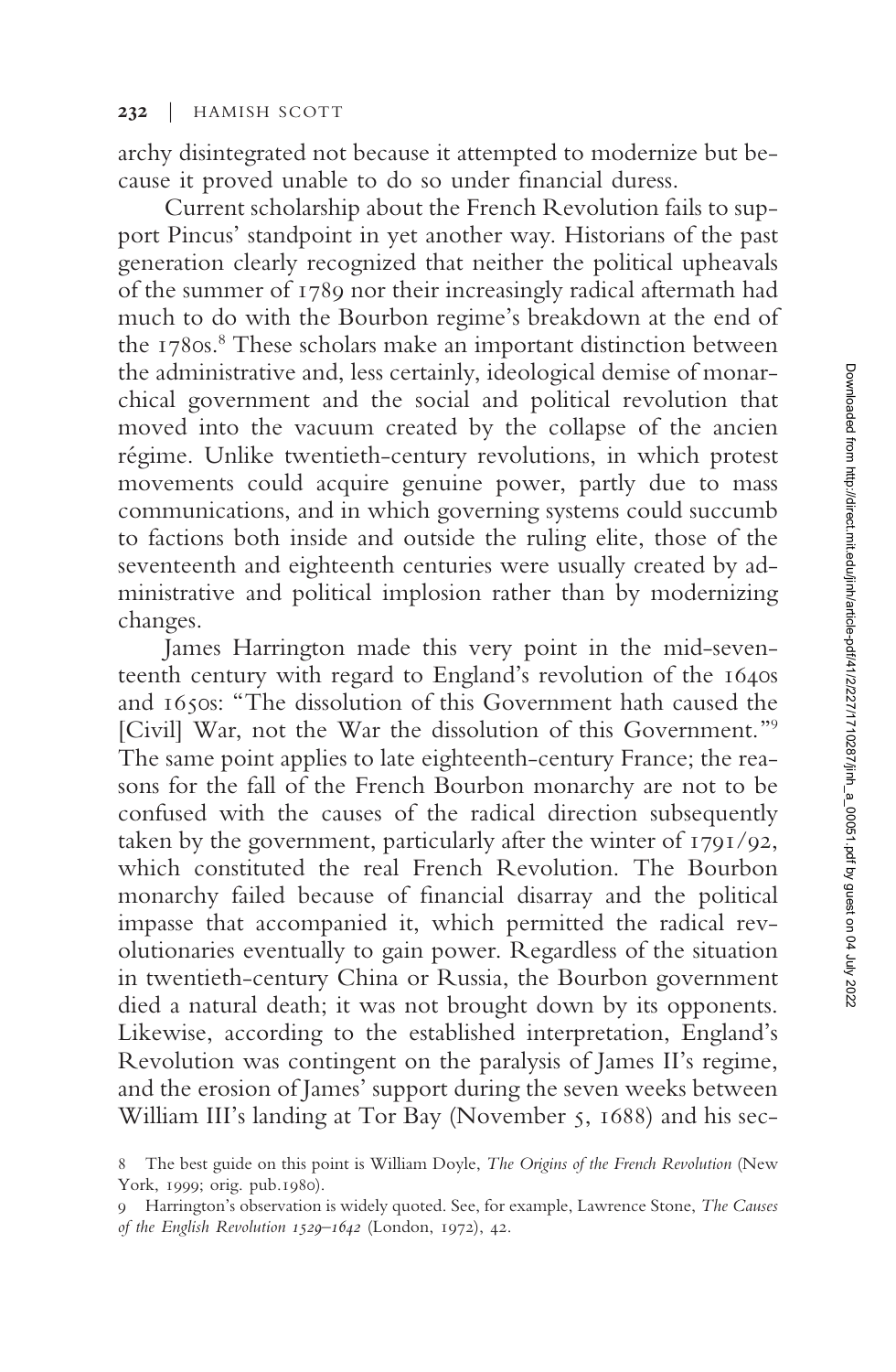ond and successful flight abroad. Causes should not be confused with consequences.

A second and more important reason for hesitating about Pincus' new paradigm is its dependence upon a picture of English society, economy, and politics as having become modern by the later decades of the seventeenth century. Believing that a modern revolution can take place only within a modern society and economy, Pincus takes great pains to portray later Stuart England as such. Despite his persuasive pitch that England's surge in manufacturing and commerce, especially overseas commerce, during the late seventeenth century is a more important indicator of economic progress than internal trade, his notion that England had become a "modern" economy and society by the century's final decades remains open to doubt. The third chapter, in particular, exaggerates the pace, as well as the extent, of this transformation. Once again, Pincus seems to push the evidence further than it will go: "England in 1685 was not an agrarian capitalist society; it was a capitalist society" (59). Later on that very page, he describes England—much more persuasively—as merely "more urban, more commercial," exemplifying the kind of subsequent mollification to which he frequently he subjects his more outlandish pronouncements. Indeed, he makes a further significant adjustment to the description: "By most measures... England in 1685 was a modernising commercial society" (90).

Much of Pincus' evidence for the "modernity" of later Stuart England derives from its southern half, and even the southeast. Large areas—especially in the southwest and the northwest, but also parts of the Midlands—were much more traditional in their social structures and economic arrangements, and still relatively isolated due to poor internal communications. Pincus makes an intriguing case for the importance of coffee houses in the major urban centers (and even in some of the smaller communities) as sites for political mobilization (81), but he never systematically explores the constraints to their spread. Yet, opposition to James arose not merely in the capital and in certain provincial cities but also in the more traditional regions where the forces of modernity had less impact—above all, Derbyshire, Yorkshire, and Nottinghamshire, which heavily supported William III. In this connection, Pincus' disregard of the situation in Scotland and Ireland, which were even less "modern" than these regions, is especially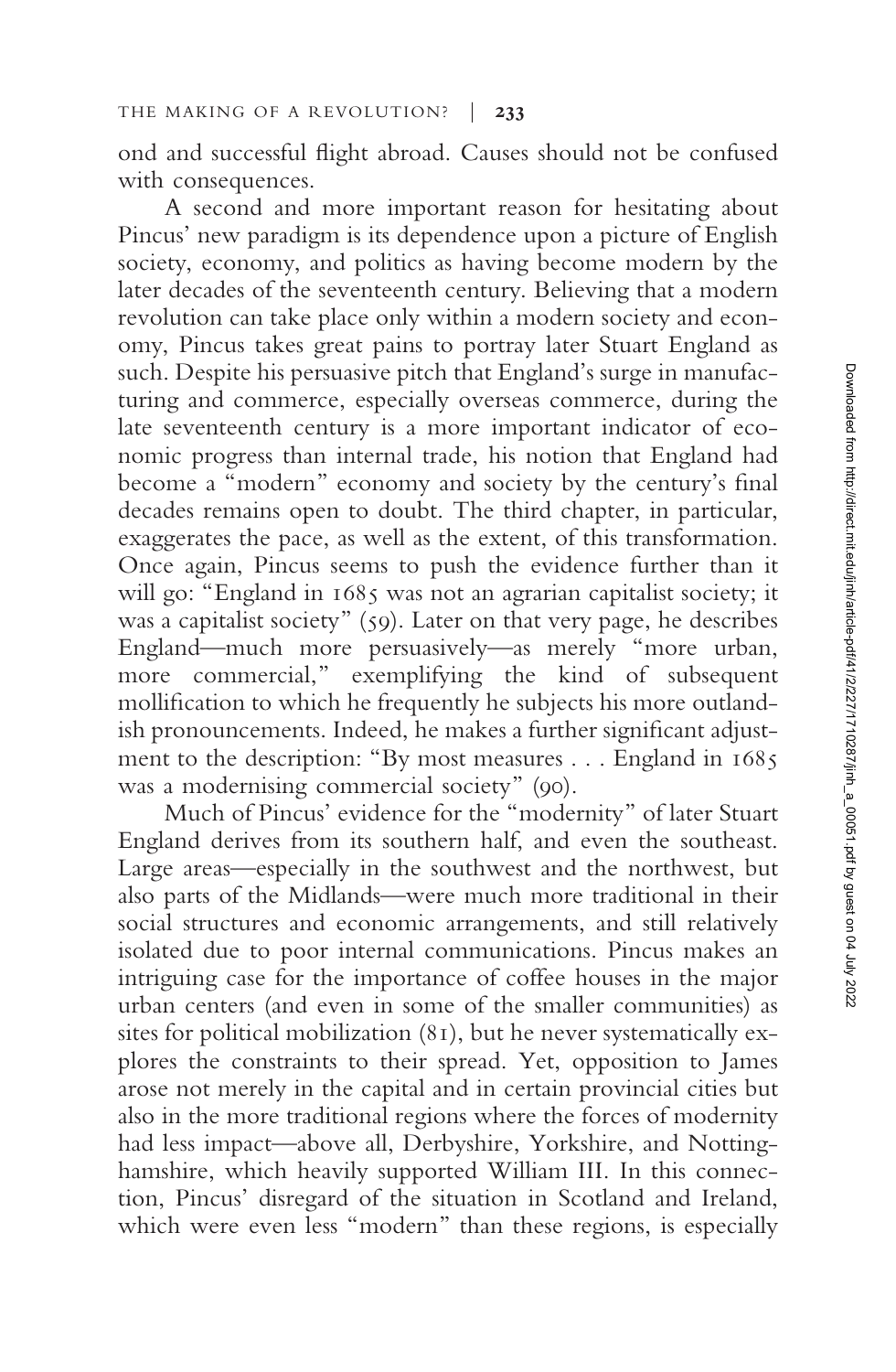problematical, given that these parts of Britain were alienated by James' policies, too.

Pincus does not avoid the danger of turning people into the puppets of external forces, thus diminishing their individual agency. Even in a watered-down form, "modernization" can never be more than a single dimension in an explanatory framework. It may have been a precondition for important changes of the kind that took place in 1688–1689, but it cannot explain them completely. Pincus is ambiguous on this point, at the outset offering modernization as the key development but in the chapters that follow explicating, in a more conventional way, the role of personalities and the contingent interaction of events, without ever resolving the tension.

religious absolutism The account of the growing opposition to James' regime and its actions is equally open to criticism. Its most troubling aspect is the outright rejection of a tenet central to scholarship at least since the nineteenth century—that resistance arose largely out of a fear of the king's Catholicizing policies, which at the time were ineradicably associated with Louis XIV's absolute monarchy in France, which English contemporaries styled "arbitrary government." Pincus rejects this interpretation presumably on the grounds that "modern" revolutions cannot proceed from such traditional sentiments as religion. As a case in point, he first labels the Monmouth rebellion, which had a strongly Protestant inspiration, as "conservative" only to deny it any religious motivation several pages later (110, 116)! Curiously, however, he provides abundant support for the very view that he wishes to consign to oblivion. Sometimes Pincus is his own best critic.

Pincus repeatedly emphasizes the success of James' initiatives, in both the religious and political fields, but he also demonstrates that Protestant Englishmen and Englishwomen were right to be concerned about the direction that his policies were taking. A succession of contentious issues during James II's short reign aroused suspicion, resentment, and, eventually, opposition: his disregard for the Test Act and his suspension of the Penal Laws, which discriminated against Roman Catholics; the insertion of Catholics into the officer corps of the enlarged royal army and into Oxford and Cambridge colleges; the remodeling of town corporations and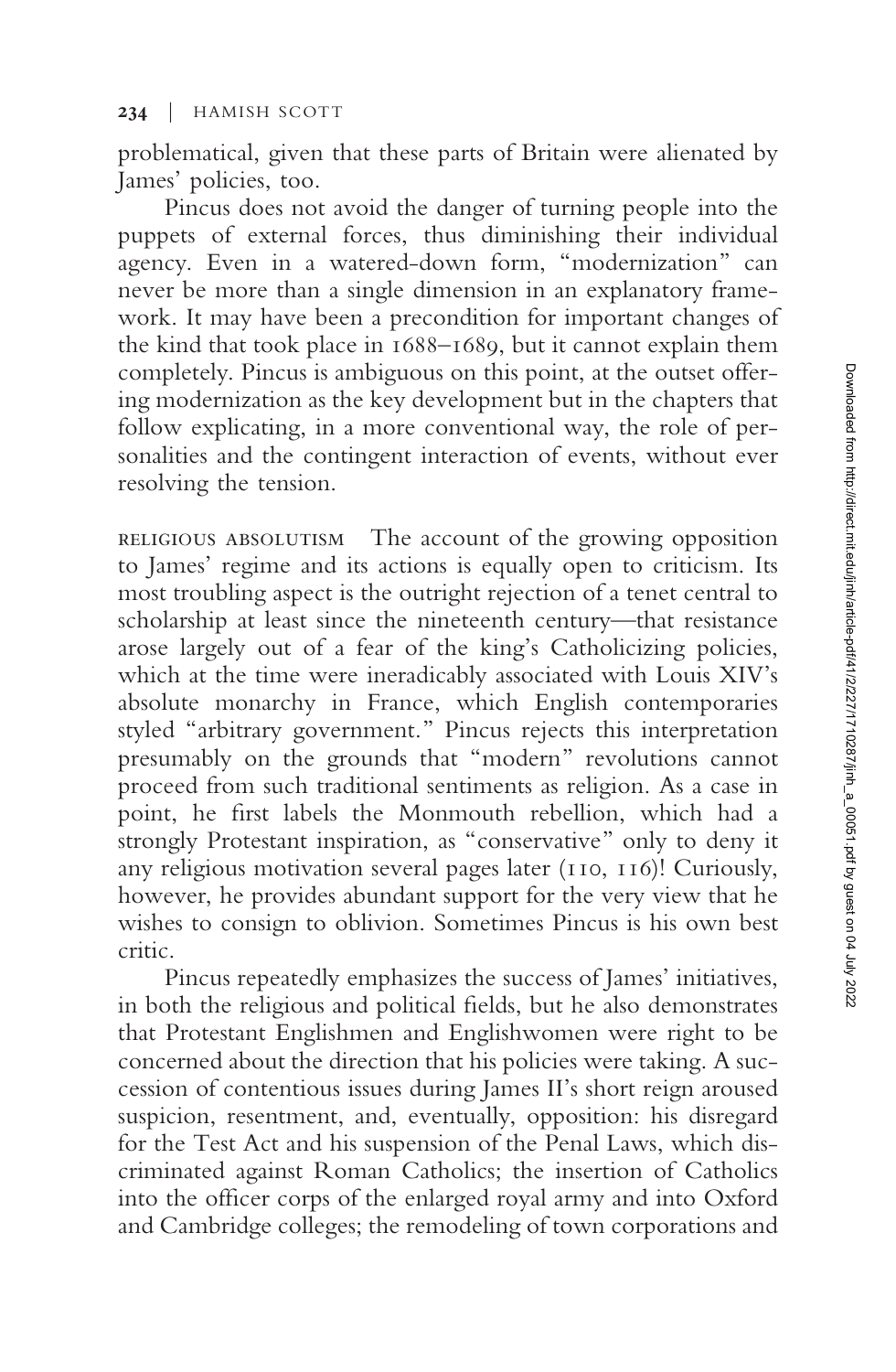charters, and the dismissal of Anglican lords-lieutenant; and legal *causes célèbres,* like the case of Godden versus Hailes, trumped up by James to prove a legal point, and the trial of the Seven Bishops who opposed the king's Declaration of Indulgence. Religion was involved in each one, sometimes crucially.

Pincus' own study contains ample evidence to justify the fear that James intended to introduce Catholic absolutism. In Chapter 5, he demonstrates the extent to which French Gallican ideas influenced James' religious policies. James was deeply immersed in continental theological debates, reading the writings of Bishop Jacques-Bénigne Bossuet, Gallicanism's principal theologian, and both the Scottish and English Declarations of Indulgence in 1687 were strongly redolent of Gallican doctrines. Even more importantly, Pincus provides clear and compelling evidence, contra other recent scholarship, that James' pursuit of religious toleration was, in fact, a stalking horse and that his intention was to establish French-style Gallican Catholicism throughout his realms (138). As Pincus writes of James' attitude, "Liberty of conscience was a means to an end, not a deeply felt principle" (137). Pincus even quotes the king's hope that "'God would give me his grace to suffer death for the true Catholic religion,'" and he repeatedly stresses the centrality of religious aims to his policies (125).

A wider problem with this downplaying, and even outright rejection, of religious factors, is that, notwithstanding later Stuart England's putative rapid modernization, contemporaries still viewed the world through a religious lens. In Hill's words, "Religion was the idiom in which the men of the seventeenth century thought."<sup>10</sup> Claydon, a subsequent scholar of the Revolution, similarly referred to "the persisting influence of the early modern protestant world view."<sup>11</sup> It is difficult, if not impossible, to view organized belief as outside the core of English social life during the final decades of the seventeenth century, however advanced was its much-vaunted "modernity" and its corollary, "secularization." Though Pincus rightly notes the later exclusion of Roman Catholics from William and Mary's Toleration Act (433), its implications for his arguments about the unimportance of religion are left unsaid. The very fact that Roman Catholics were excluded in this

<sup>10</sup> Christopher Hill, "Recent Interpretations of the Civil War," in *idem, Puritanism and Revolution: Studies in Interpretation of the English Revolution of the 17th Century* (London, 1958), 29.

<sup>11</sup> Tony Claydon, *William III and the Godly Revolution* (New York, 1996), 229.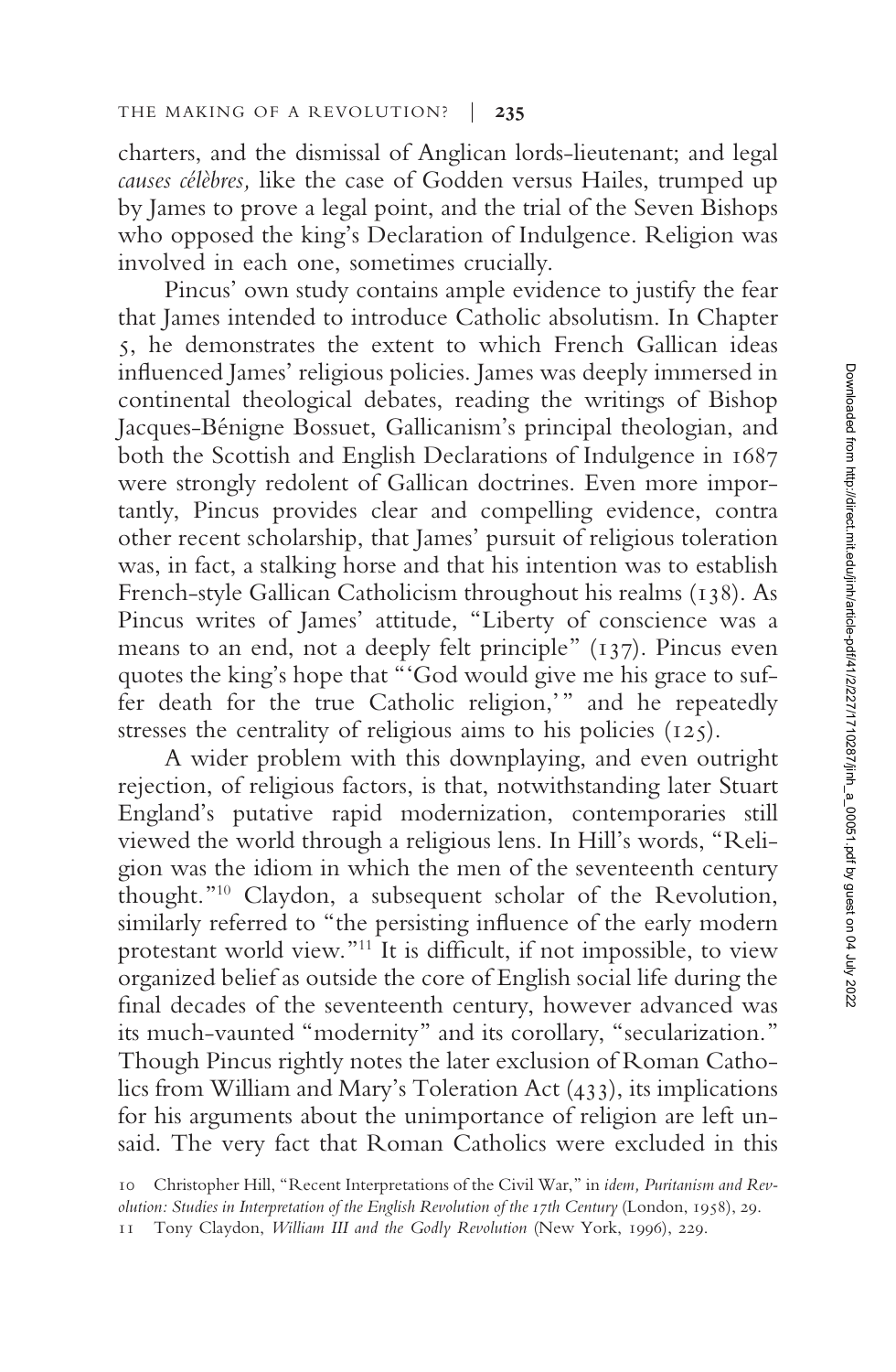way hints at the persistence of confessional differences, and hence religion.

The abundant recent scholarship devoted to the political ideology of later Stuart England emphasizes that both Whig and Tory theory was firmly grounded in Christianity and a deeply religious worldview.<sup>12</sup> Most contemporaries did not make Pincus' distinction between civil and religious liberty (122), which is possible only within the political culture and society of later centuries. Seventeenth-century men and women saw political freedom as rooted in, and even dependent upon, religious freedom, and viewed politics from an explicitly confessional perspective. The more secular worldview characteristic of later societies—which Max Weber dubbed the "disenchantment of the world" remained in its infancy, its realization still many decades in the future when James II abandoned his throne.<sup>13</sup> Indeed, Pincus himself writes, "Europeans had not lost their profound religious beliefs in the seventeenth century," an unexceptionable conclusion that calls into question a central plank of his own interpretation (348).

Pincus takes remarkably little account of the continental background against which James' religious policies evolved, despite his wholly admirable intention to establish a firm "European" perspective for the study (28). On the continent, the 1680s saw both a revival of religious conflict, after a generation of relative calm, and a notable Catholic advance. England's Protestants saw their faith everywhere forced onto the defensive.<sup>14</sup> Gilbert Burnet, Williamite propagandist and future Bishop of Salisbury, as well as a noted chronicler of the dramatic events of this epoch, articulated this concern from his Dutch exile in 1686: "If God have yet any pleasure in the Reformation He will raise it up again, though I confess the deadness of those Churches that own it make me apprehend that it is to be quite laid in ashes."<sup>15</sup>

In the previous year, the Catholic Neuburg branch of the rul-

12 *Ibid.,* 230, 90–147 (Chapters 3–4).

<sup>13</sup> See the suggestive and subtle essay by Blair Worden, "The Question of Secularization," in Alan Houston and Pincus (eds.), *A Nation Transformed: England after the Restoration* (New York, 2001), 20–40.

<sup>14</sup> See, for example, John Miller, *Popery and Politics in England 1660–1688* (New York, 1973), 255. For evidence of this point, see Mark Goldie (ed.), *Entring Book of Roger Morrice. III. The Reign of James II 1685–1687* (Woodbridge, 2007), xxvi, 35, 37, 39, 42.

<sup>15</sup> Thomas Elliot Simpson Clarke and Helen Charlotte Foxcroft, *A Life of Gilbert Burnet, Bishop of Salisbury* (New York, 1907), 220–221.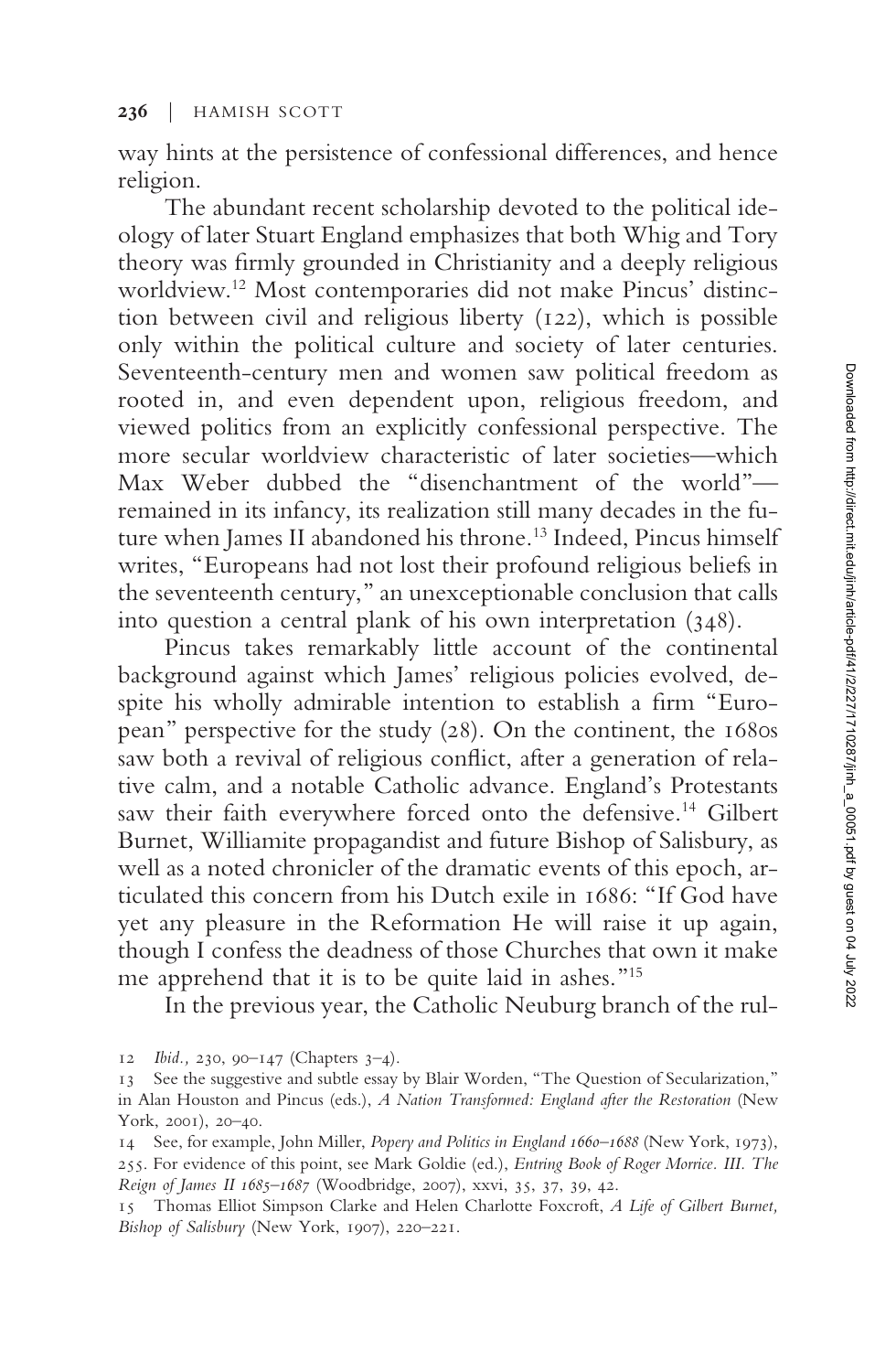ing family had succeeded to the Electorate of the Palatinate, traditionally the leader of militant Protestantism within the Holy Roman Empire. In far-away Hungary, the Habsburg re-conquest of the kingdom's central parts facilitated the completion of a Catholic offensive (begun during the 1670s) against the Calvinist communities that had thrived during the Ottoman occupation of more than a century. In 1686, the duke of Savoy's army had invaded the Alpine valleys of the Vaudois (west of Turin) in his territory of Piedmont in an attempt to extirpate the Protestant communities the descendants of the medieval Waldensians—killing or imprisoning many of them.

Louis XIV, who assisted Savoy's initiative, played a major role in arousing Protestant fears in England and elsewhere. He began an offensive against France's sizeable Huguenot minority immediately after the peace of Nijmegen in 1679, employing both persuasion and direct force, abetted by the celebrated *dragonnades,* to effect the forced emigration of 200,000 of his subjects. The Edict of Fontainebleau, issued in 1685, deprived French Protestants of the right to worship according to their own faith, which they had enjoyed since the Edict of Nantes at the close of the previous century.

Developments in France were a mirror in which Englishmen and Englishwomen viewed the actions of their own king.<sup>16</sup> Their wariness about the growth of James' standing army, for example, proceeded partly from an awareness of the French mobilization in the onslaught against the Huguenots (183). News of the dramatic events on the other side of the English Channel, however, did not spread through the press. The *London Gazette,* the only newspaper published in England with any regularity, which was firmly under the control of James II's government, made no reference at all to the crusade against French Protestants. This very absence of a free press raises questions about the nature of the political mobilization that is fundamental to Pincus' thesis of a modern revolution. Nevertheless, news of the persecution of Huguenots traveled widely. Despite government censorship, pamphlets circulated, English merchants trading to France and to the Dutch Republic (where many Protestants also took refuge) spread the word, and the Hu-

<sup>16</sup> See the pioneering article by Esmond de Beer, "The Revocation of the Edict of Nantes and English Public Opinion," *Proceedings of the Huguenot Society of London,* XVIII (1947–1952), 292–310.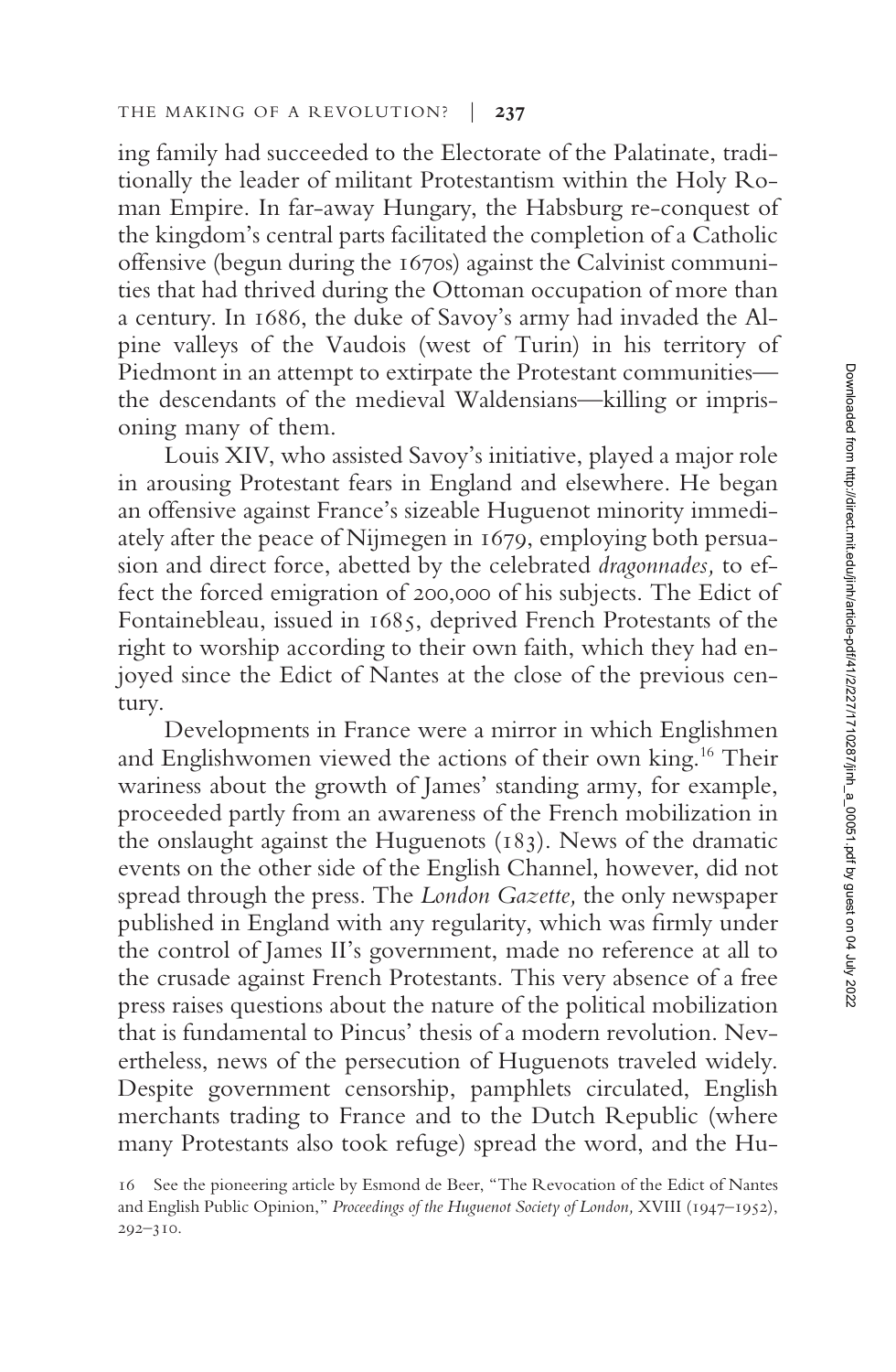guenot propaganda machine was in full operation with newspapers and circulars.

The French Protestant diaspora was an even more effective conduit. The fact that England at the beginning of the 1680s contained between 8,000 and 10,000 French Protestants, the descendants of refugees from earlier persecutions, who lived primarily in London, southeast England, and East Anglia, encouraged many Huguenots to seek exile there, as well as in the Dutch Republic and Brandenburg-Prussia.<sup>17</sup> Those who came to England during James II's reign told of the atrocities from which they had fled. During the 1680s, 8,000 refugees either joined established Protestant communities or created new settlements in the southwest and west of England. In 1687, when James II's Catholicizing policies were at their peak, 2,500 arrived. Their impact, moreover, was even greater than their numbers. In London during the seventeenth century, the French Protestant churches were located at the western edge of urban settlement, close to the areas inhabited by members of both houses of parliament and those who were otherwise part of the social and political elite. The revocation of the Edict of Nantes was known in London within three weeks of its promulgation.

The *Gazette*'s continuing silence concerning these events, in the midst of detailed reports from all over the continent, inspired disdain and fear.<sup>18</sup> James II was hardly eager to emulate his French royal counterpart in brutality. On the contrary, he seems to have been opposed to violent persecution, considering it to be un-Christian. But believing the Huguenots to be heretics as well as antimonarchical and sympathetic with republicanism, he attempted to discourage their arrival in England.<sup>19</sup> His Protestant English subjects, however, measured his aims and assessed his actions with one eye on events in France. Few could have been much in doubt about what Catholic absolutism would mean in practice, with the French example before their eyes. As Pincus repeatedly maintains, Louis XIV's regime was the inspiration for much of James' actions. Yet Pincus mentions the revocation of the

<sup>17</sup> See Robin D. Gwynn, "The Arrival of Huguenot Refugees in England, 1680–1705," and "The Distribution of Huguenot Refugees in England," *Proceedings of the Huguenot Society of London,* XXI (1965–1970), 366–373 and 404–436, respectively.

<sup>18</sup> See Pincus, *1688,* 177–178, for the view of John Evelyn.

<sup>19</sup> Robin D. Gwynn, "James II in the Light of His Treatment of Huguenot Refugees in England, 1685–1686," *English Historical Review, XCII* (1977), 820–833, clarifies James' views.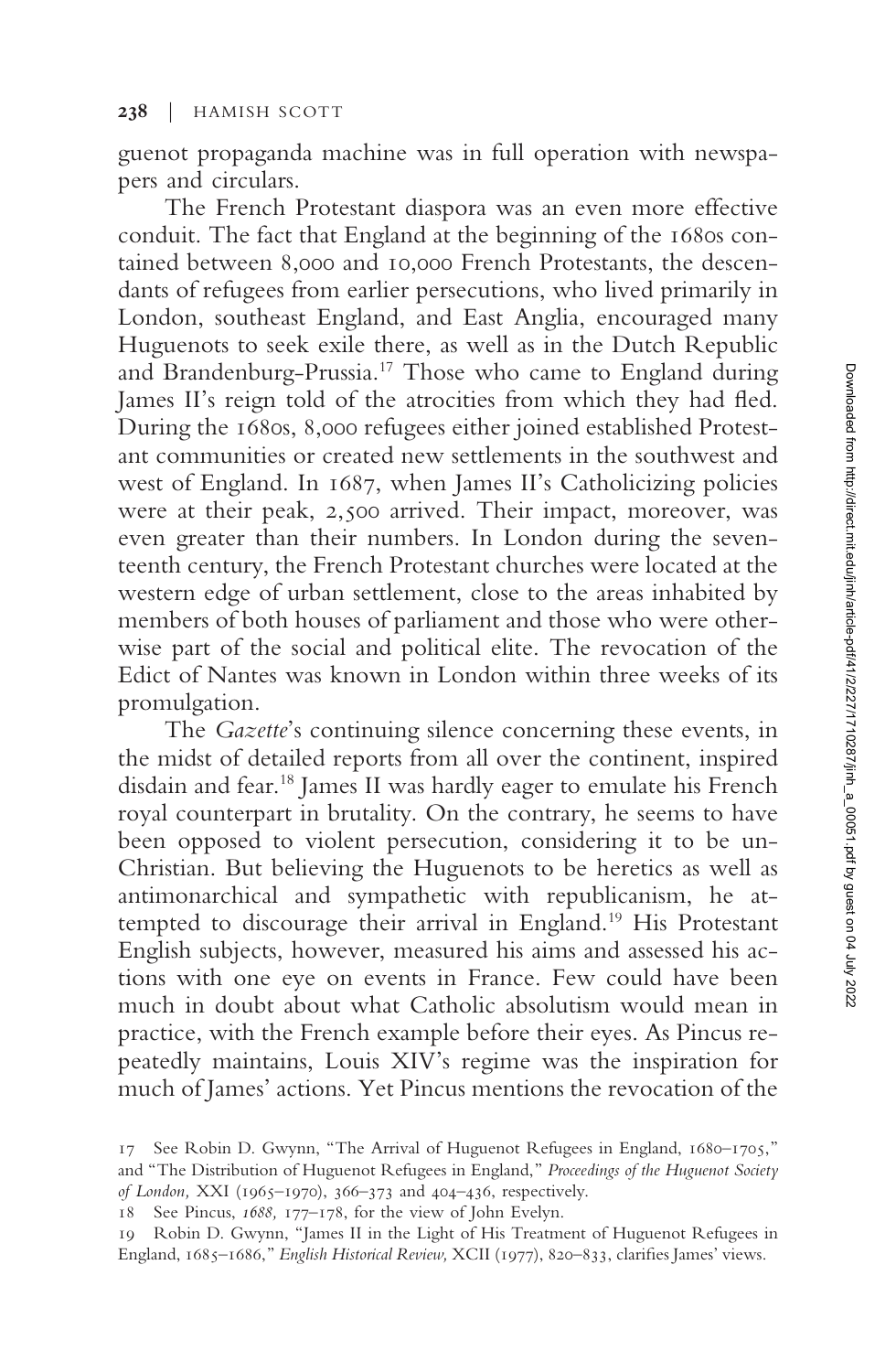Edict of Nantes, which framed the politics of James' reign, a mere handful of times (131, 137, 176, 177–178).

Pincus supplies abundant evidence of the importance that James' subjects attached to religious belief. One particularly glaring example is Pincus' quotation of Ambrose Barnes, a Newcastleupon-Tyne merchant, ostensibly to illustrate the English interest in European events: "'The desolations of Bohemia and in the valleys of Piedmont lay very near [my] heart'" (308). But the quotation also reveals awareness of, and concern for, the fate of seventeenth-century European Protestantism, since in both places mentioned, the forces of Catholicism were triumphant.

Specialists in later seventeenth-century ecclesiastical history will wish to examine other aspects of Pincus' book that appear suspect. His analysis of William III's appointments to the bench of bishops, presented in Chapter 13, is interesting and welldocumented, but his challenge to the recent emphasis on the moderate Tory outlook of the hierarchy and thus the limited change after 1688–1689 once again seems to go beyond what the detailed evidence will bear (405). Moreover, the exclusion of Scotland and Ireland as examples of a concerted religious opposition to James amounts to a further distortion of contemporary reality. Indeed, Harris makes the compelling case that James intended his Scottish realm to be a laboratory to test pro-Catholic policies before applying them to England.<sup>20</sup> There, as in Ireland, the confessional battle lines were drawn much more sharply than in the southern kingdom. Parties motivated largely, and sometimes entirely, by their Protestantism played a larger role in the outcome of the political struggle.

the scope of the revolution Pincus scornfully dismisses the contention of recent scholarship that England's nobility and gentry provided leadership and assisted the Dutch invasion, advancing instead a modern-style revolution that involved much broader participation than just the political elite.<sup>21</sup> However, whether the general suspicion, resentment, and fear in the air regarding James' policies ever translated into a decisive and active popular resistance is difficult to establish. Pincus' pages provide much more evidence

<sup>20</sup> Harris, *Revolution,* 144–181.

<sup>21</sup> For the opposing view, see John Philipps Kenyon, *The Nobility in the Revolution of 1688* (Hull, 1963); David Hosford, *Nottingham, Nobles and the North: Aspects of the Revolution of 1688* (Hampden, Conn., 1976).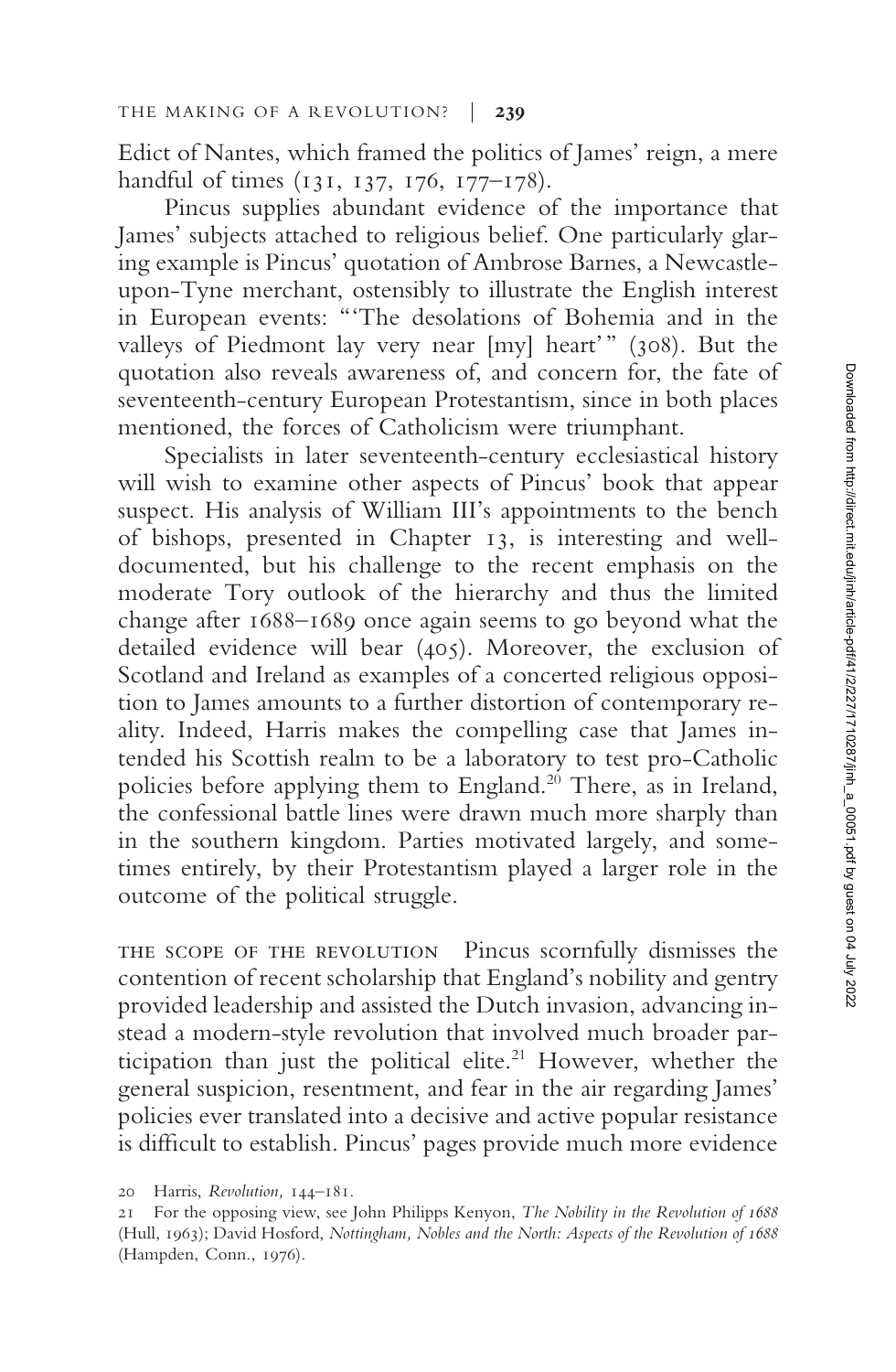for passive resistance than for direct opposition, at least before William III's army landed and advanced toward London. Despite Pincus' best arguments to the contrary, genuine activism, as opposed to the rumble of resentment, in the closing months of 1688 appears to have been slight. The established story of a rebellion orchestrated by members of the political nation, with some degree of wider support, is still preferable.

There is also a crucial question of chronology that needs to be settled. The resistance undoubtedly gained momentum after William III's landing; it became especially important in December 1688 and the early months of 1689. What Pincus calls "mass politics" was clearly instrumental in breaking the impasse between Whigs and Tories within the Convention (284–286), but decisive instances of widespread opposition before James II's regime began to crumble are much more difficult to find. Although Pincus' extensive research discovered a greater scale of violence than hitherto believed, its impact upon the outcome appears to have been less than he claims.

The connection of foreign policy with the opposition to the Stuart monarchy during the later 1680s is the subject of the longest and most valuable chapter. Pincus' first book, *Protestantism and Patriotism,* was an important, highly original, and, in some respects, controversial study of the first two Anglo-Dutch wars; echoes of numerous themes from it are in the book under review.<sup>22</sup> Indeed, his study of 1688 can be seen as the logical conclusion to what he styled the "secularizing trend in political ideology" in the earlier book.<sup>23</sup> In the preface to *1688,* Pincus writes that he "began the project with modest aims [and] hoped to write an interpretative essay suggesting that the international dimension of the Revolution of 1688–89 was underappreciated" (xi). Though he emphasizes the European nature of this later study, his own interpretive framework is to redirect attention to the domestic dimension of these events, after its frequent eclipse by the international perspective for several decades.

Within the English domestic sphere, however, he makes a strong case for the importance of foreign affairs. He effectively displays James II's growing animosity toward the Dutch Republic as both an economic and colonial rival and the home of the hated re-

<sup>22</sup> Pincus, *Protestantism and Patriotism: Ideologies and the Making of English Foreign Policy, 1650– 1668* (New York, 1996).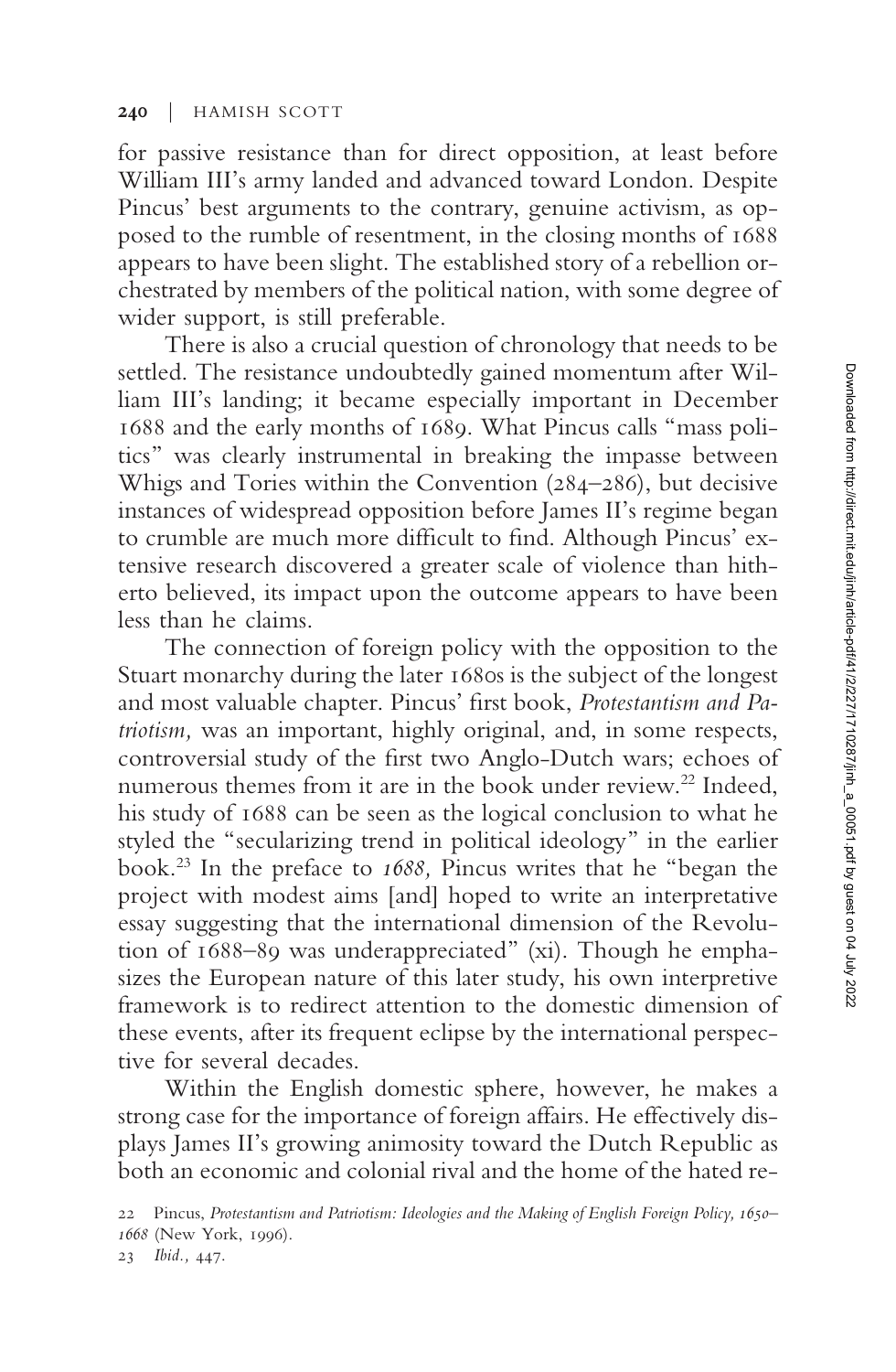publicanism, suggesting that by the end of 1687, James wanted to launch a fourth Anglo-Dutch war. In keeping with his earlier study, Pincus demonstrates the extent of contemporary knowledge of, and interest in, European affairs, and argues cogently that James II's pro-French policies and the accompanying hostility toward the Dutch Republic were important causes of his regime's growing unpopularity. Though Pincus may exaggerate the significance of these factors, he establishes beyond any doubt that many contemporaries were moving from the more recent anti-Dutch diplomatic orientation toward an anti-French one long before William III's invading force landed on English soil. Pincus demonstrates that the enmity toward Louis XIV, even to the point of justifying war with France, was rapidly gaining ground among England's political class before the Dutch invasion; this hostility was not just the product of William's successful invasion and intentions, as is usually claimed. In other words, it was a cause, not a consequence, of the 1688 revolution.

Yet James' links with his French idol were undoubtedly close. Pincus even speculates that they might have had an alliance, or at least some kind of agreement, though no conclusive evidence appears to exist (321–322). One possible reason was to advance James' dreams of founding an English seaborne empire; Pincus makes the remarkable claim that James "hoped to divide up the world" with Louis XIV (319). The abundant material about attitudes to foreign policy in England (Chapter 11) reveals the extent to which James' inclinations and political opinion were pulling in different directions. Its conclusions will need to be incorporated into future accounts.

Pincus is aware that he must account for the sudden collapse of the Stuart regime after William's army landed at Tor Bay, given his claims about the success of James' administration and the strength of his modern army (30,000 soldiers), which somehow melted away in the first, and last, successful invasion of England since 1066. One well-placed contemporary observed that, by the time the royal army assembled at Salisbury, the rank and file were demoralized and alienated, believing that if James were victorious,"'he intended to destroy the Protestant Religion and especially the Church of England.'"<sup>24</sup> Whereas other scholars identified religion as a major political influence, Pincus suggests that